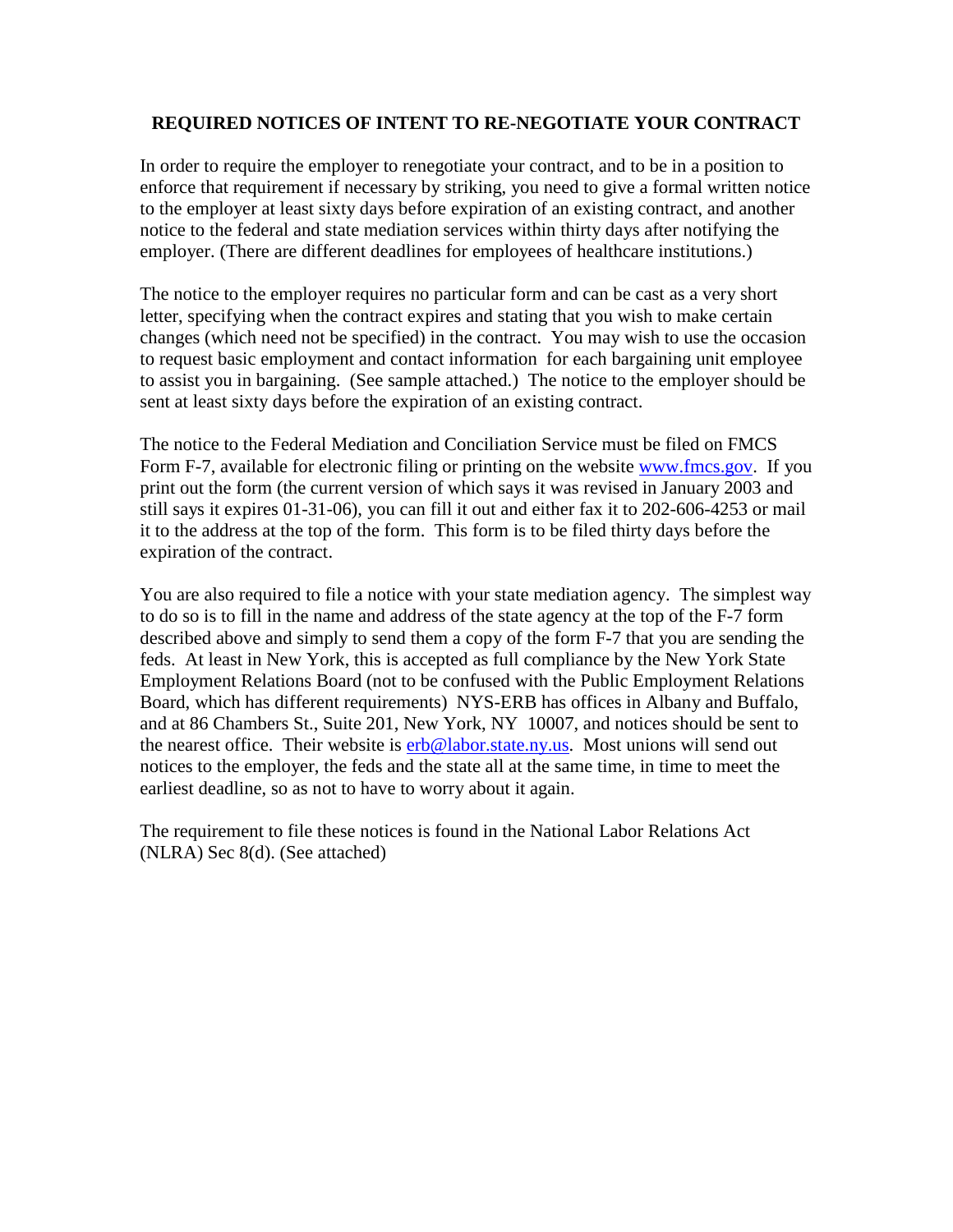## **National Labor Relations Act, Section 8(d) [Obligation to bargain collectively]**

For the purposes of this section, to bargain collectively is the performance of the mutual obligation of the employer and the representative of the employees to meet at reasonable times and confer in good faith with respect to wages, hours, and other terms and conditions of employment, or the negotiation of an agreement or any question arising thereunder, and the execution of a written contract incorporating any agreement reached if requested by either party, but such obligation does not compel either party to agree to a proposal or require the making of a concession: *Provided*, That where there is in effect a collective- bargaining contract covering employees in an industry affecting commerce, the duty to bargain collectively shall also mean that no party to such contract shall terminate or modify such contract, unless the party desiring such termination or modification—

(1) serves a written notice upon the other party to the contract of the proposed termination or modification sixty days prior to the expiration date thereof, or in the event such contract contains no expiration date, sixty days prior to the time it is proposed to make such termination or modification;

(2) offers to meet and confer with the other party for the purpose of negotiating a new contract or a contract containing the proposed modifications;

(3) notifies the Federal Mediation and Conciliation Service within thirty days after such notice of the existence of a dispute, and simultaneously therewith notifies any State or Territorial agency established to mediate and conciliate disputes within the State or Territory where the dispute occurred, provided no agreement has been reached by that time; and

(4) continues in full force and effect, without resorting to strike or lockout, all the terms and conditions of the existing contract for a period of sixty days after such notice is given or until the expiration date of such contract, whichever occurs later: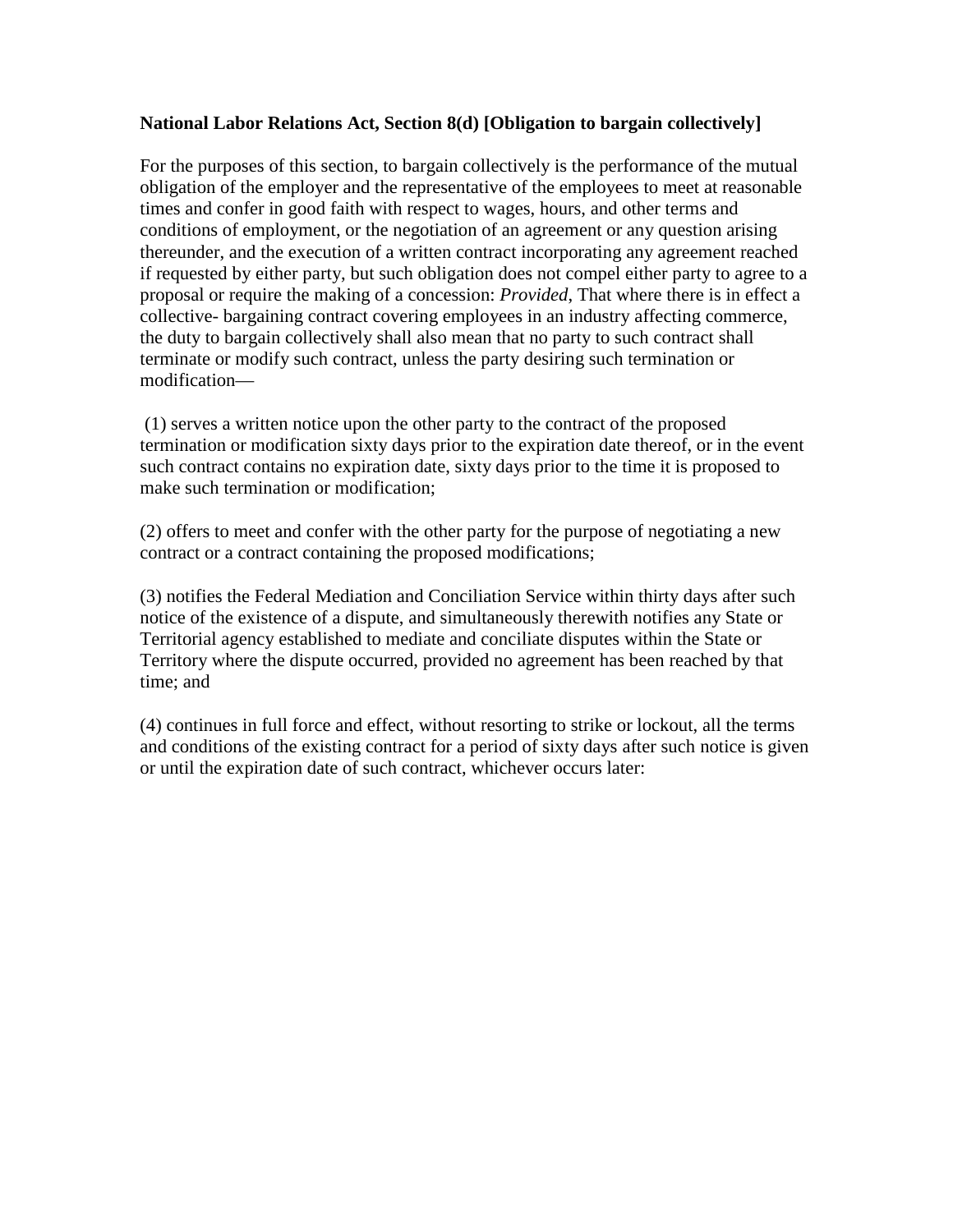## **NLRA, Section 8(d) [Obligation to bargain collectively]** (continued)

The duties imposed upon employers, employees, and labor organizations by paragraphs (2), (3), and (4) [paragraphs (2) to (4) of this subsection] shall become inapplicable upon an intervening certification of the Board, under which the labor organization or individual, which is a party to the contract, has been superseded as or ceased to be the representative of the employees subject to the provisions of section  $9(a)$  [section 159(a) of this title], and the duties so imposed shall not be construed as requiring either party to discuss or agree to any modification of the terms and conditions contained in a contract for a fixed period, if such modification is to become effective before such terms and conditions can be reopened under the provisions of the contract. Any employee who engages in a strike within any notice period specified in this subsection, or who engages in any strike within the appropriate period specified in subsection (g) of this section, shall lose his status as an employee of the employer engaged in the particular labor dispute, for the purposes of sections 8, 9, and 10 of this Act [sections 158, 159, and 160 of this title], but such loss of status for such employee shall terminate if and when he is re-employed by such employer. Whenever the collective bargaining involves employees of a health care institution, the provisions of this section 8(d) [this subsection] shall be modified as follows:

(A) The notice of section  $8(d)(1)$  [paragraph (1) of this subsection] shall be ninety days; the notice of section  $8(d)(3)$  [paragraph (3) of this subsection] shall be sixty days; and the contract period of section 8(d)(4) [paragraph (4) of this subsection] shall be ninety days.

(B) Where the bargaining is for an initial agreement following certification or recognition, at least thirty days' notice of the existence of a dispute shall be given by the labor organization to the agencies set forth in section  $8(d)(3)$  [in paragraph (3) of this subsection].

(C) After notice is given to the Federal Mediation and Conciliation Service under either clause (A) or (B) of this sentence, the Service shall promptly communicate with the parties and use its best efforts, by mediation and conciliation, to bring them to agreement. The parties shall participate fully and promptly in such meetings as may be undertaken by the Service for the purpose of aiding in a settlement of the dispute.